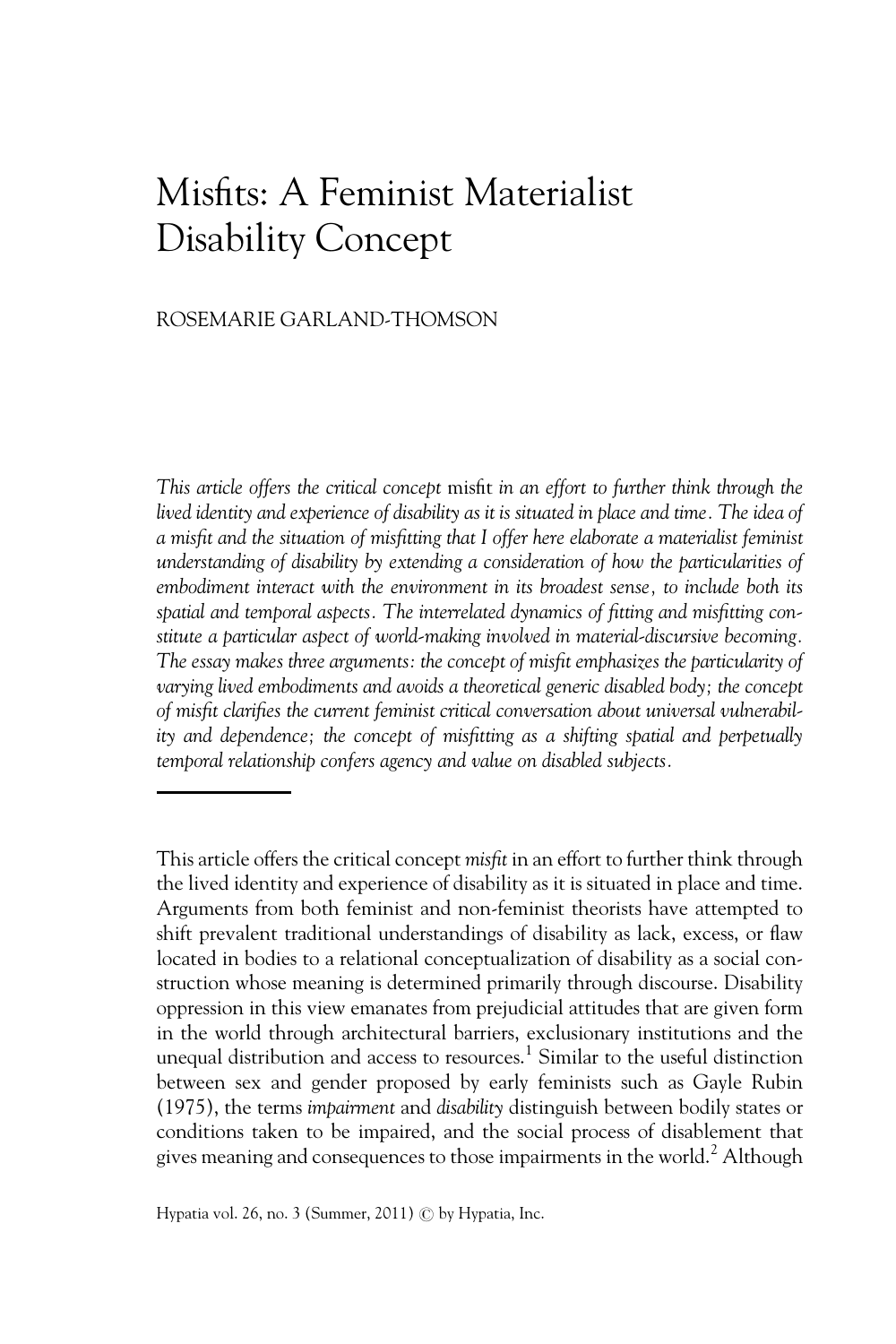such binaries have limits, shifting disability from an attributed problem in the body to a problem of social justice was theoretically groundbreaking. The term and concept misfit contributes to the work of more recent disability theorists, such as Jackie Leach Scully and Tobin Siebers, who develop accounts of embodied aspects of disability such as pain and functional limitation without giving up the claim to disability as a social phenomenon.<sup>3</sup>

The idea of a misfit and the situation of misfitting that I offer here elaborate a materialist feminist understanding of disability by extending a consideration of how the particularities of embodiment interact with their environment in its broadest sense, to include both its spatial and temporal aspects. This article, in other words, offers an account of a dynamic encounter between flesh and world. I will make three arguments throughout this paper about misfitting as I define the concept. First, the concept of misfit emphasizes the particularity of varying lived embodiments and avoids a theoretical generic disabled body that can dematerialize if social and architectural barriers no longer disable it. Second, the concept of misfit clarifies the current feminist critical conversation about universal vulnerability and dependence. Third, the concept of misfitting as a shifting spatial and perpetually temporal relationship confers agency and value on disabled subjects at risk of social devaluation by highlighting adaptability, resourcefulness, and subjugated knowledge as potential effects of misfitting.

What has come recently to be called material feminism provides conceptual language that expands the idea of the social construction of reality toward a material-discursive understanding of phenomena and matter. This corrective move shifts, according to Karen Barad, concepts such as Butlerian performativity toward the material and away from the linguistic-semiotic-interpretive turn in critical theory that tends to understand every ''thing'' as ''a matter of language or some other form of cultural representation'' (Barad 2008, 120). Material feminism emphasizes interactive dynamism—what Barad calls ''intraactive becoming'' (146). Such becoming understands the fundamental units of being not as words and things or subjects and objects, but as dynamic phenomena produced through entangled and shifting forms of agency inherent in all materiality. Misfitting as an explanatory concept lets us think through a particular aspect of world-making involved in material-discursive becoming.<sup>4</sup>

# FITTING AND MISFITTING

I propose the term misfit as a new critical keyword that seeks to defamiliarize and to reframe dominant understandings of disability.<sup>5</sup> Fitting and misfitting denote an encounter in which two things come together in either harmony or disjunction. When the shape and substance of these two things correspond in their union, they fit. A misfit, conversely, describes an incongruent relationship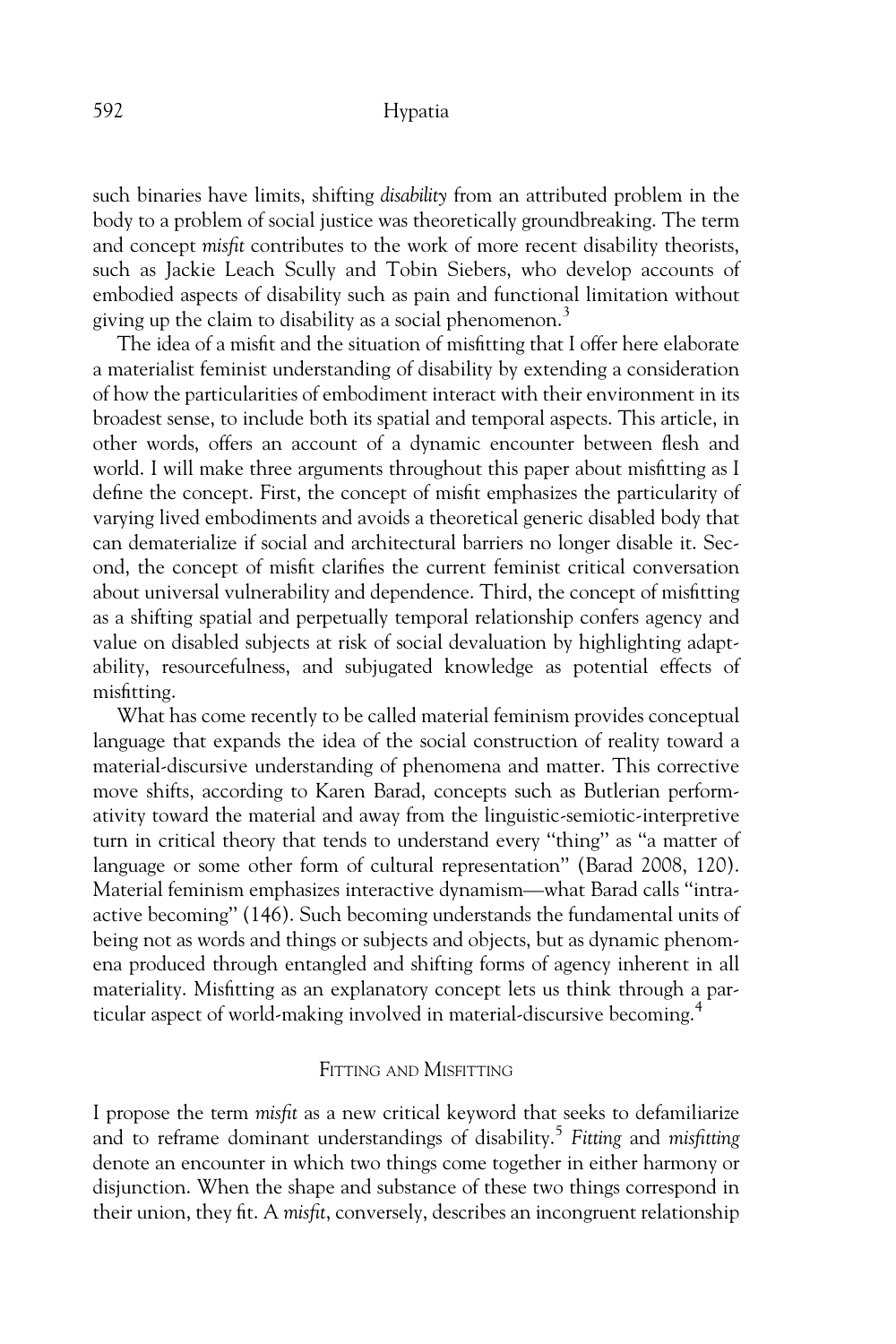between two things: a square peg in a round hole. The problem with a misfit, then, inheres not in either of the two things but rather in their juxtaposition, the awkward attempt to fit them together. When the spatial and temporal context shifts, so does the fit, and with it meanings and consequences. Misfit emphasizes context over essence, relation over isolation, mediation over origination. Misfits are inherently unstable rather than fixed, yet they are very real because they are material rather than linguistic constructions. The discrepancy between body and world, between that which is expected and that which is, produces fits and misfits. The utility of the concept of misfit is that it definitively lodges injustice and discrimination in the materiality of the world more than in social attitudes or representational practices, even while it recognizes their mutually constituting entanglement.<sup>6</sup>

The theoretical utility of fitting and misfitting comes from its semantic and grammatical flexibility. Similar to many critical terms, misfit offers layered richness of meaning. According to the Oxford English Dictionary, the verb fit denotes a relationship of spatial juxtaposition, meaning ''to be of such size and shape as to fill exactly a given space, or conform properly to the contour of its receptacle or counterpart; to be adjusted or adjustable to a certain position.'' Moreover, the action of fitting involves a ''proper'' or ''suitable'' relationship with an environment so as to be "well adapted," "in harmony with," or "satisfy[ing] the requirements of '' the specified situation. As an adjective, fitting means ''agreeable to decorum, becoming, convenient, proper, right.'' Fit as an adjective also moves beyond simple suitability into a more value-laden connotation when it means ''possessing the necessary qualifications, properly qualified, competent, deserving'' and ''in good ''form'' or condition.'' In British slang, fit even means ''sexually attractive or good-looking.'' Fit, then, suggests a generally positive way of being and positioning based on an absence of conflict and a state of correct synchronization with one's circumstances.

Misfit, in contrast, indicates a jarring juxtaposition, an ''inaccurate fit; (hence) unsuitability, disparity, inconsistency,'' according to the Oxford English Dictionary. Misfit offers grammatical flexibility by describing both the person who does not fit and the act of not fitting. The verb misfit applies to both things and people, meaning ''to fail to fit, fit badly; to be unfitting or inappropriate.'' This condition of mis-fitting slides into the highly negative figure of a ''person unsuited or ill-suited to his or her environment, work, etc.; spec. one set apart from or rejected by others for his or her conspicuously odd, unusual, or antisocial behaviour and attitudes.'' Thus, to mis-fit renders one a misfit. Moreover, ambiguity between fit and misfit is intimated in a less prevalent meaning of fit as a seizure disorder or in a more traditional sense as what the Oxford English Dictionary explains as a ''paroxysm, or one of the recurrent attacks, of a periodic or constitutional ailment. In later use also with wider sense: a sudden and somewhat severe but transitory attack (of illness, or of some specified ailment)."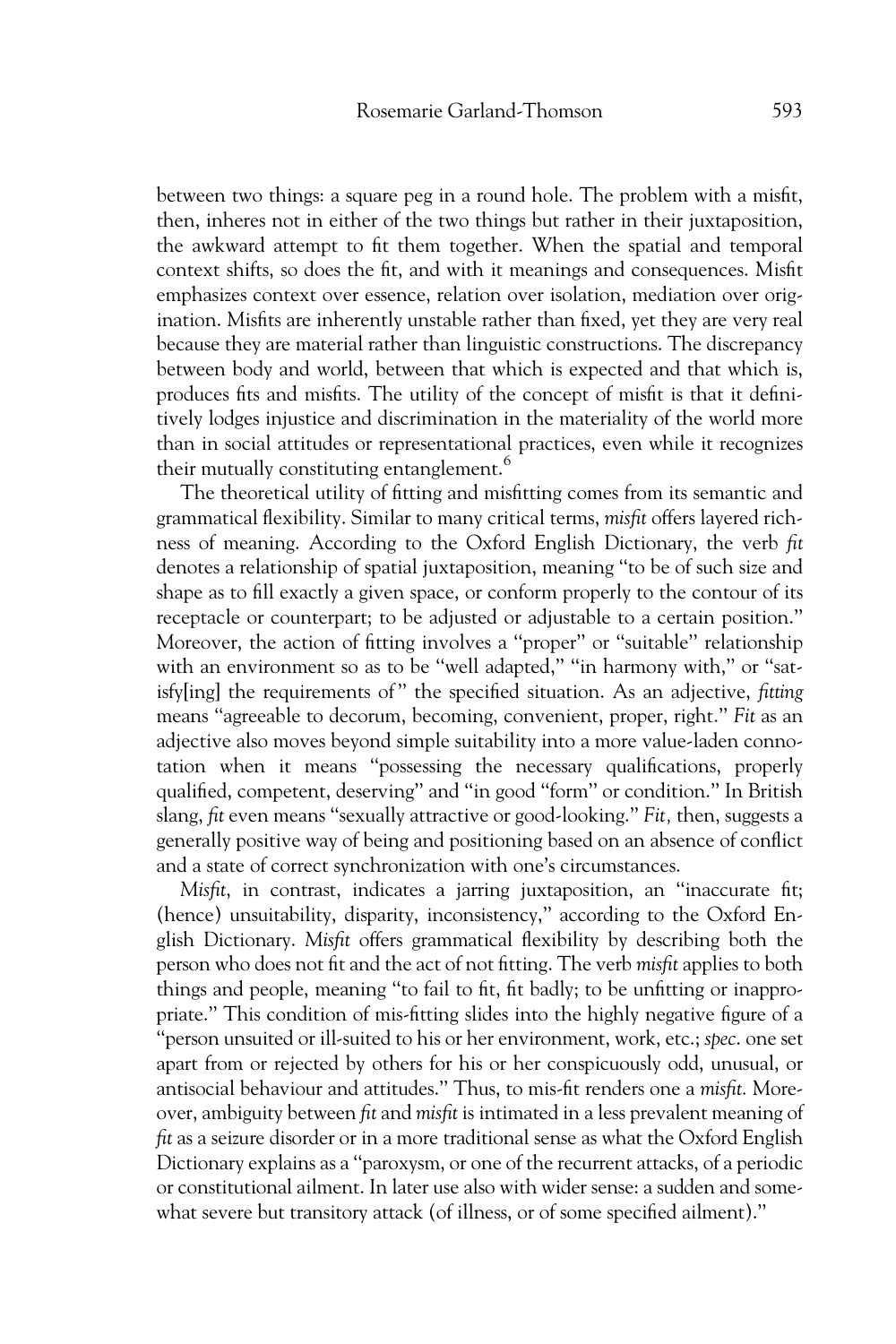Misfitting serves to theorize disability as a way of being in an environment, as a material arrangement. A sustaining environment is a material context of received and built things ranging from accessibly designed built public spaces, welcoming natural surroundings, communication devices, tools, and implements, as well as other people. A fit occurs when a harmonious, proper interaction occurs between a particularly shaped and functioning body and an environment that sustains that body. A misfit occurs when the environment does not sustain the shape and function of the body that enters it. The dynamism between body and world that produces fits or misfits comes at the spatial and temporal points of encounter between dynamic but relatively stable bodies and environments. The built and arranged space through which we navigate our lives tends to offer fits to majority bodies and functioning and create misfits with minority forms of embodiment, such as people with disabilities. The point of civil rights legislation, and the resulting material practices such as universally designed built spaces and implements, is to enlarge the range of fits by accommodating the widest possible range of human variation.

People with disabilities have historically occupied positions as outcasts or misfits as, for example, in the roles of lepers, the mad, or cripples. One thinks of the iconic Oedipus: lame and blind, cast out on the road for his hubris, patricide, and incest. People with disabilities become misfits not just in terms of social attitudes—as in unfit for service or parenthood—but also in material ways. Their outcast status is literal when the shape and function of their bodies comes in conflict with the shape and stuff of the built world. The primary negative effect of misfitting is exclusion from the public sphere—a literal casting out—and the resulting segregation into domestic spaces or sheltered institutions. The disadvantage of disability comes partly from social oppression encoded in attitudes and practices, but it also comes from the built and arranged environment. Law or custom can and has produced segregation of certain groups; misfitting demonstrates how encounters between bodies and unsustaining environments also have produced segregation.

Misfit, then, reflects the shift in feminist theory from an emphasis on the discursive toward the material by centering its analytical focus on the coconstituting relationship between flesh and environment. The materiality that matters in this perspective involves the encounter between bodies with particular shapes and capabilities and the particular shape and structure of the world.

Misfitting contributes to this critical turn toward the material by attending to mutually constituting relationships among things in the world. Misfitting is a performance in Barad's and Judith Butler's sense, in that enacts agency and subjectivity. The performing agent in a misfit materializes not in herself but rather literally up against the thingness of the world. Misfitting focuses on the disjunctures that occur in the interactive dynamism of becoming. Performativity theory would rightly suggest, of course, that no smooth fit between body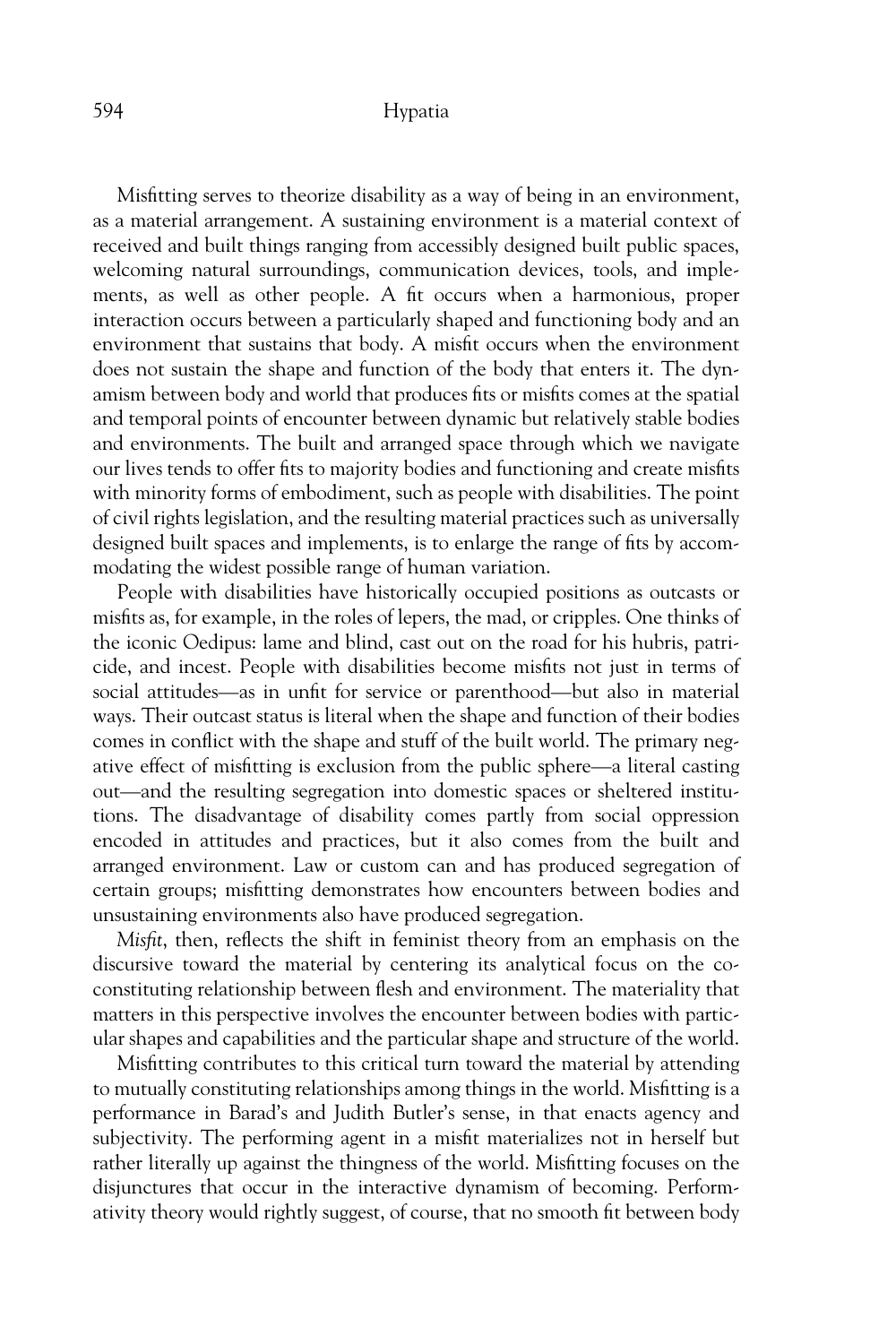and world ever exists. Nonetheless, fitting and misfitting occur on a spectrum that creates consequences. To use the iconic disability access scene of misfitting as one illustration of those consequences: when a wheelchair user encounters a flight of stairs, she does not get into the building; when a wheelchair user encounters a working elevator, she enters the space. The built-ness or thing-ness of the space into which she either fits or misfits is the unyielding determinant of whether she enters, of whether she joins the community of those who fit into the space. Another iconic example of misfitting occurs when a deaf, signlanguage user enters a hearing environment. Imagine, for instance, the extravagant full-body gesturing of the deaf signer misfitting into a boardroom full of executives seated in contained comportment with moving mouths and stilled bodies conferring on important decisions.

Fitting and misfitting are aspects of materialization, as Butler has used the term, that literally ground discursive constructivism in matter (Butler 1993). Fitting occurs when a generic body enters a generic world, a world conceptualized, designed, and built in anticipation of bodies considered in the dominant perspective as uniform, standard, majority bodies. In contrast, misfitting emphasizes particularity by focusing on the specific singularities of shape, size, and function of the person in question. Those singularities emerge and gain definition only through their unstable disjunctive encounter with an environment. The relational reciprocity between body and world materializes both, demanding in the process an attentiveness to the distinctive, dynamic thingness of each as they come together in time and space. In one moment and place there is a fit; in another moment and place a misfit. One citizen walks into a voting booth; another rolls across a curb cut; yet another bumps her wheels against a stair; someone passes fingers across the brailled elevator button; somebody else waits with a white cane before a voiceless ATM machine; some other blind user retrieves messages with a screen reader. Each meeting between subject and environment will be a fit or misfit depending on the choreography that plays out.

Fitting and misfitting extend the concept that shape carries story, an elegant phrase that I borrow from medieval historian Caroline Walker Bynum (1999). In considering the philosophical question of continuity in human identity over time, Bynum draws from her personal experience of observing her father's longterm progressive dementia. Perhaps unknowingly, Bynum asks a disability theory question about how we can maintain a continuous sense of self as our bodies change over time. Her response expresses an inherent and mutually constitutive relationship between body and narrative, between nature and culture: "Shape carries story," Bynum concludes (1999).<sup>7</sup> In this formulation, embodiment—our particular ''shape'' in the broadest sense—is always dynamic as it interacts with world. As such, embodied life has a narrative, storied quality; the shifting of our shapes knits one moment to the next and one place to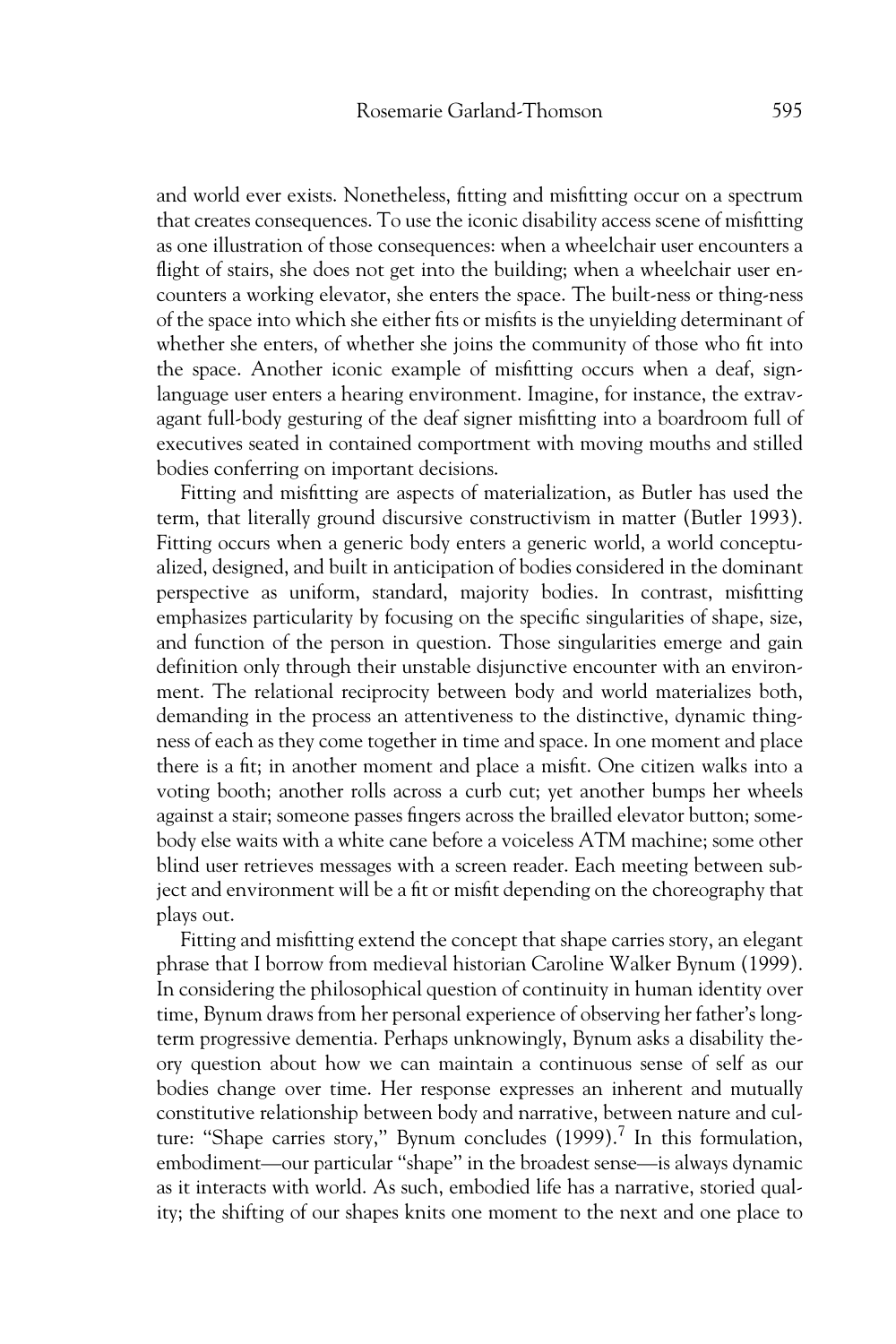another. Bynum's concept of shape carrying story introduces temporality into encounters between body and world, in a narrative that by definition connects moments in space into a coherent form we call story. The idea that shape carries story suggests, then, that material bodies are not only in the spaces of the world but that they are entwined with temporality as well.

## MISFITTING, VISIBILITY, AND IDENTITY

A good enough fit produces material anonymity, a version of the visual anonymity I have elsewhere argued that staring relationships interrupt.<sup>8</sup> A reasonable fit in a reasonably sustaining environment allows a person to navigate the world in relative anonymity, in the sense of being suited to the circumstances and conditions of the environment, of satisfying its requirements in a way so as not to stand out, make a scene, or disrupt through countering expectations. Material anonymity describes a predominantly unmarked and unrecognized way of being in the world, a way that Harvey Sacks calls ''doing being ordinary'' (1984). Such a phenomenology yields the privilege or social capital conferred by accessing spaces, performing tasks, and establishing relations that enable one to exercise the rights of citizenship in democratic orders. Linda Martín Alcoff's 2006 account of identity formation, Visible Identities, corresponds with my concept of misfitting in that it is relational, experiential, and contingent. How we look, and look at each other, Alcoff insists, determines in large part how we make our way through the world and how we treat one another.<sup>9</sup> Like misfitting, Alcoff's version of identity formation as "a perceptual habit'' (Alcoff 2006, 188) fuses a materialist with a constructivist theory of identity formation. As with fitting and misfitting, Alcoff's version of identity is discursive-material. That is, identity is at once performative and narrative, emerging as particular material bodies interact in particular social locations and moments. Identity, for Alcoff, does not reside in visible features but emerges from shared, dominant interpretations of ''visual markers on the body'' (6). This perception of identity is a ''learned ability'' that is context dependent, complex, and fluid (187). Alcoff suggests that we are called into subjectivity through an exchange of mutual recognition, which may of course often be misrecognition. Misfitting adds to this primarily perceptual field stronger elements of materiality; our bodies move, meet, negotiate, and come into direct contact with the built and natural worlds. The degree to which that shared material world sustains the particularities of our embodied life at any given moment or place determines our fit or misfit. Our particular embodiments are as unchosen as the narratives of our identities upon which Alcoff focuses. Identities are narratives accessed through visual perceptions for Alcoff; fitting and misfitting are largely tactical navigations through space and time. Both these visual and tactile relations make up the process of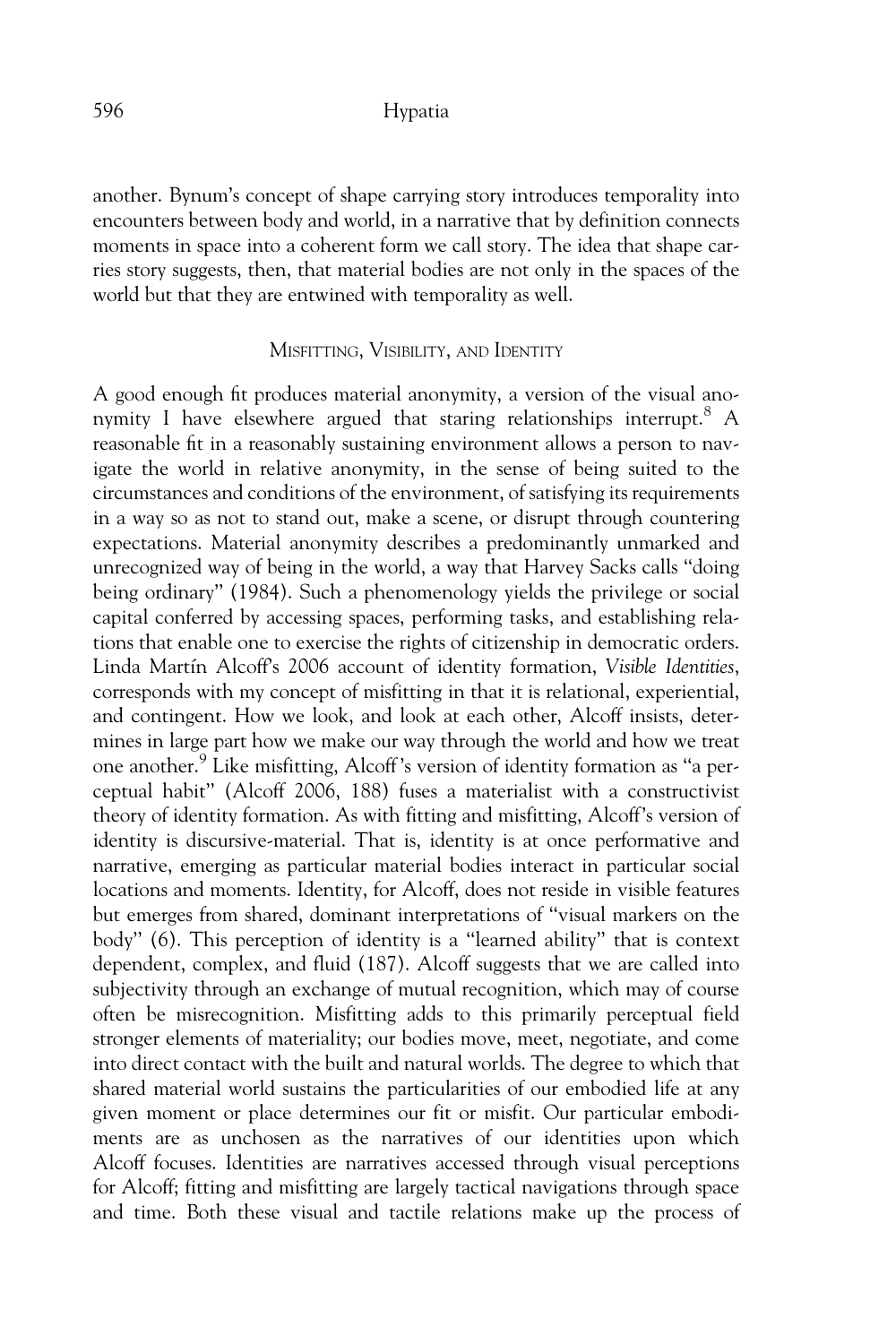identification both as it is imposed and felt. Both sets of relations turn on material particularity, the way we look and how we function. Frequently, we do not choose our particularities, but as Alcoff reminds us, the meaning and the substance of our bodies can be reshaped to some degree. The concepts of fitting and misfitting speak directly to the issue of reshaping body and world.

One of the fundamental premises of disability politics is that social justice and equal access should be achieved by changing the shape of the world, not changing the shape of our bodies. People with quadriplegia, for example, should be provided with sustaining environments that allow them to participate fully as equal citizens rather than urging them toward normalization through medical scientific cure. Deaf people, similarly, should not be made into hearing people through technology such as cochlear implants and high-tech hearing aids but rather should have access to communication with both the hearing and the deaf through sign language and other forms of nonverbal communication that create a fit between them and their world. Alcoff aims not to mute identity or reshape our bodies in order to achieve social justice, but rather to ''make identities more visible'' in order to transform their meanings so that they provide their bearers with a coherent and positive narrative of human particularity from which to launch subjective and political agency, a point to which I will return. Similarly, the formative experience of slamming against an unsustaining environment can unsettle our and others' occurrences of fitting. Like the dominant subject positions such as male, white, or heterosexual, fitting is a comfortable and unremarkable majority experience of material anonymity, an unmarked subject position that most of us occupy at some points in life and that often goes unnoticed. When we fit harmoniously and properly into the world, we forget the truth of contingency because the world sustains us. When we experience misfitting and recognize that disjuncture for its political potential, we expose the relational component and the fragility of fitting. Any of us can fit here today and misfit there tomorrow.

In this sense, the experience of misfitting can produce subjugated knowledges from which an oppositional consciousness and politicized identity might arise. So although misfitting can lead to segregation, exclusion from the rights of citizenship, and alienation from a majority community, it can also foster intense awareness of social injustice and the formation of a community of misfits that can collaborate to achieve a more liberatory politics and praxis. Indeed, much of the disability rights movement grew from solidarity born of misfitting. Even the canonical protest practices of disability rights, such as groups of wheelchair users throwing themselves out of chairs and crawling up the stairs of public buildings, act out a misfitting.<sup>10</sup> So whereas the benefit of fitting is material and visual anonymity, the cost of fitting is perhaps complacency about social justice and a desensitizing to material experience. Misfitting, I would argue, ignites a vivid recognition of our fleshliness and the contingencies of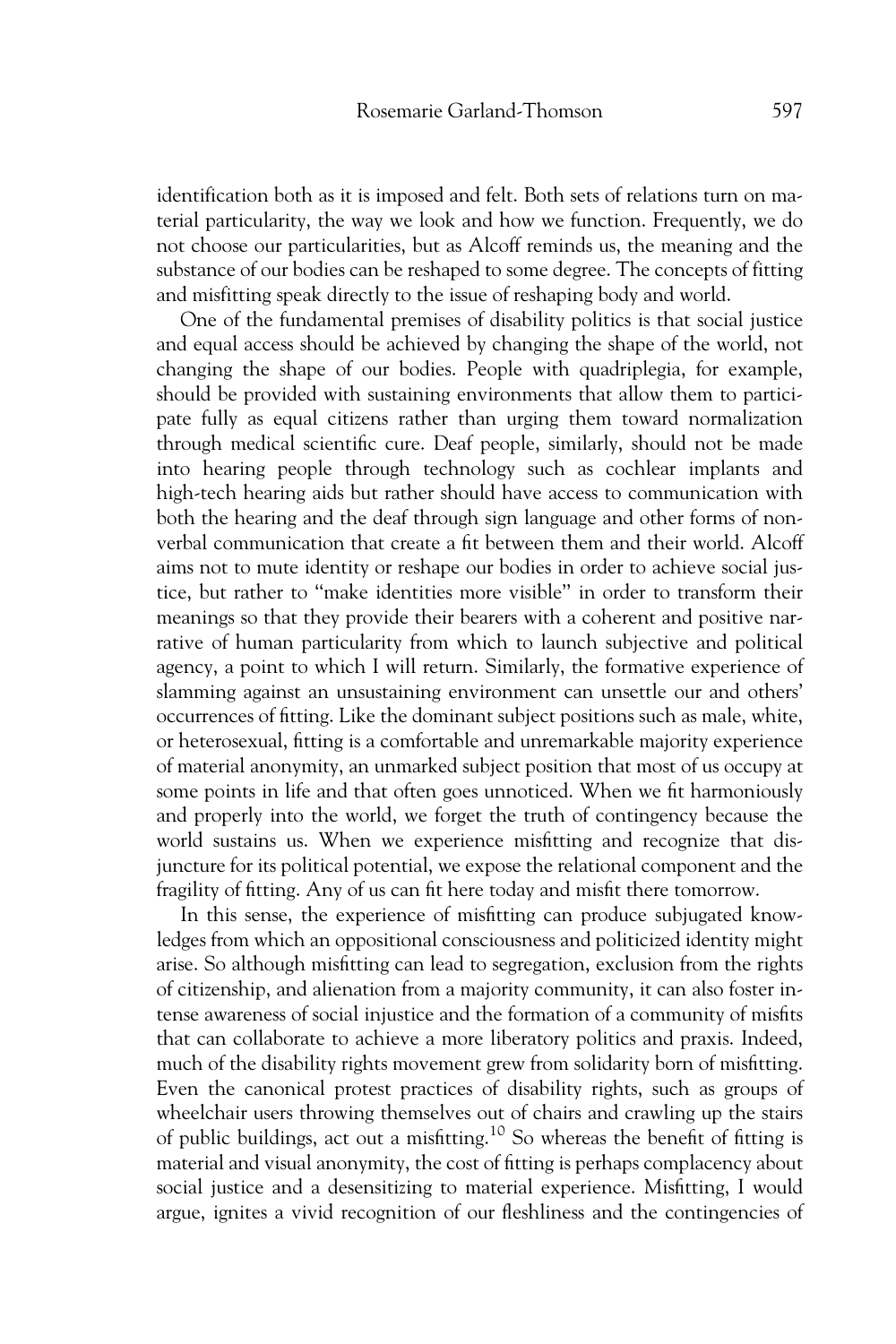human embodiment. Misfitting, then, informs disability experience and is crucial to disability identity formation. The dominant cultural story of proper human development is to fit into the world and depends upon a claim that our shapes are stable, predictable, and manageable. One of the hallmarks of modernity is the effort to control and standardize human bodies and to bestow status and value accordingly.<sup>11</sup> Our bodies and our stories about them reach toward tractable states called normal in medical-scientific discourses, average in consumer capitalism, *ordinary* in colloquial idiom, and progressive in developmental accounts.<sup>12</sup>

#### MISFITTING, DEPENDENCE, AND VULNERABILITY

The concept of misfitting allows identity theory to consider the particularities of embodiment because it does not rely on generic figures delineated by identity categories. The encounters between body and environment that make up misfitting are dynamic. Every body is in perpetual transformation not only in itself but also in its location within a constantly shifting environment. So who one is and what that means is fluid as well. The material particularity of encounter determines both meaning and outcome.

Although misfit is associated with disability and arises from disability theory, its critical application extends beyond disability as a cultural category and social identity toward a universalizing of misfitting as a contingent and fundamental fact of human embodiment. In this way, the concept of misfitting can enter the critical conversation on embodiment that involves the issues of contingency and instability. These concepts have been thoughtfully elaborated recently within feminist theory under the terms dependence and vulnerability. Such concepts allow us to put embodied life at the center of our understanding of sociopolitical relations and structures, subject formation, felt and ascribed identities, interpersonal relations, and bioethics. Conceptualizing human subjects as embodied ensures a materialist analysis that accounts for human particularity. Focusing on the contingency of embodiment avoids the abstraction of persons into generic, autonomous subjects of liberal individualism, what legal theorist Martha Albertson Fineman calls one of the foundational myths of Western culture (Fineman 2005; 2008). The concepts of misfitting and fitting guarantee that we recognize that bodies are always situated in and dependent upon environments through which they materialize as fitting or misfitting.

Vulnerability is a way to describe the potential for misfitting to which all human beings are subject. The flux inherent in the fitting relation underscores that vulnerability lies not simply in our neediness and fragility but in how and whether that vulnerable flesh is sustained.<sup>13</sup> The elaboration of dependency and vulnerability developed by Fineman can illuminate the misfitting relationship. In her 2005 book The Autonomy Myth and her more recent work on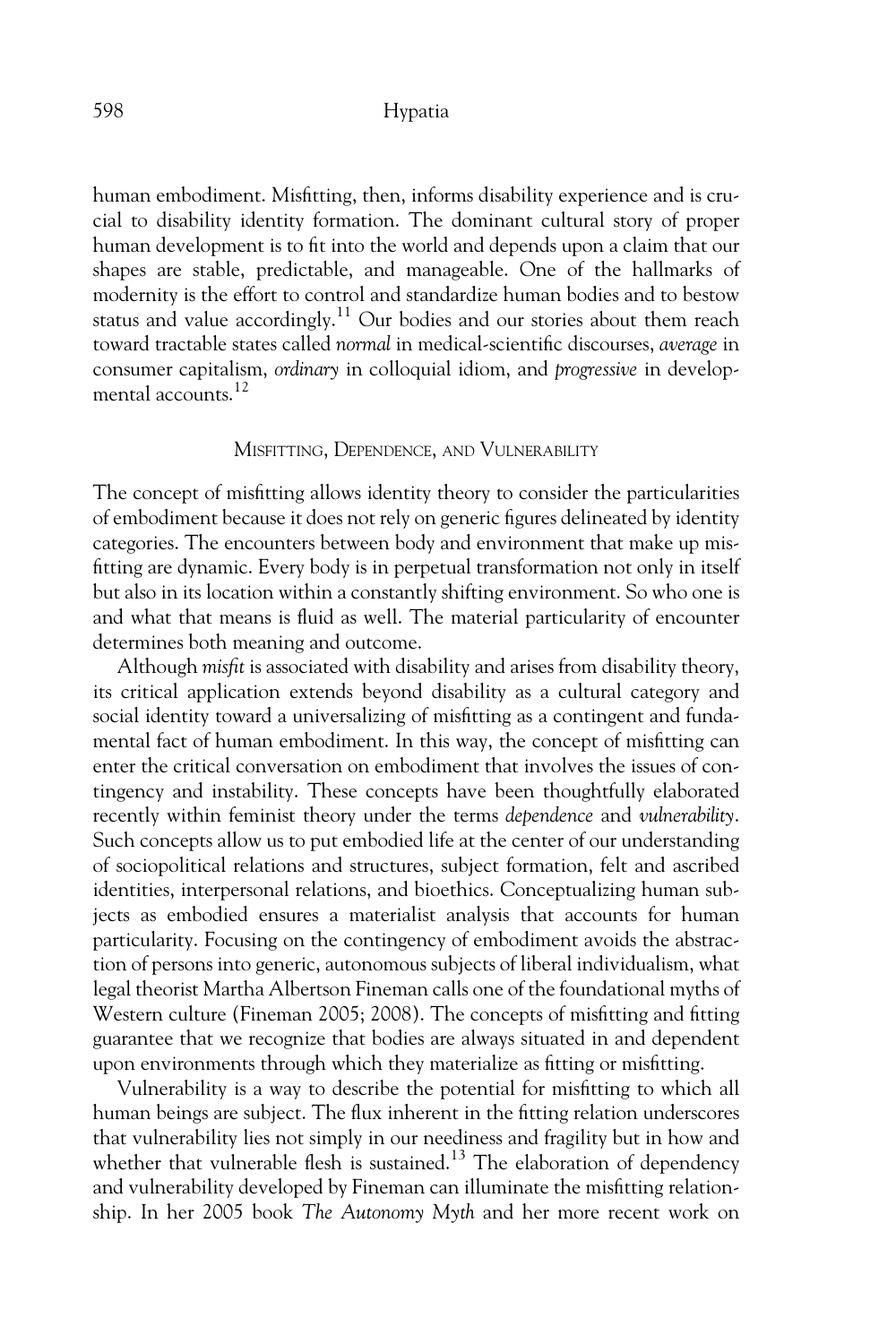vulnerability theory, Fineman argues that the fact of embodiment creates universal vulnerability and defines dependency as the need in all human beings for care. Although the ethics of care has been a concern in feminist theory for a number of years, Fineman moves the conversation toward politics and law by arguing for collective responsibility for dependency and mitigating the social injustice caused by the disavowal and denial of dependency.<sup>14</sup> The reciprocal nature of care and the denial of that truth by the dominant liberal order leads Fineman to call for state responsibility for care and protection from inherent human vulnerability. What makes us vulnerable to what I'm calling misfitting is, according to Fineman, not only the fact of our embodiment but also the stigmatization and devaluing of the care-giving relationship in traditional liberal orders.<sup>15</sup>

Fineman's emphasis on the fact of our need for care from others underscores the relational aspect of embodiment as a way to expose the myth of autonomy. Butler, in her book Precarious Life (2004), also founds sociopolitical justice in the fact of bodily vulnerability. Whereas Fineman emphasizes our shared need for reciprocal bodily care as the stress point where vulnerability occurs, Butler finds human attachment to be the source of our fundamental vulnerability. Although Butler acknowledges interdependency as crucial to our humanness, she sees the common condition of our injurability as our bond to one another. A sustaining fit for Butler would consist of the emotional presence of beloved others, which is always haunted by human mortality and the specter of our evanescence. That our body needs resources and attending to is more Fineman's concern, whereas Butler sees us as vulnerable to the loss of the other, to grief in the sundering of emotive bonds inherent in our bodily fragility. Fineman's vulnerability lies in the fact that we all need to eat, be sheltered, and be comforted; Butler's vulnerability lies in the fact that we must grieve and die. Aloneness seems the ultimate misfit for Butler.

Like Fineman and Butler, sociologist Brian S. Turner understands embodiment as the source of our common vulnerability. In his 2006 book Vulnerability and Human Rights, Turner adds a focus on human rights and particularity that corresponds with my theory of misfitting. The inevitable contingency of human existence is the basis of human rights for Turner. The self is neither abstract nor autonomous. It grows from a body in a particular social and material location. The abuse of human rights destroys the conditions that make what Turner calls our ''embodiment, enselfment, and emplacement'' possible (Turner 2006, 27). Similar to Butler, Turner sees our bond as being our shared capacity for suffering. Like Butler, what Turner understands as ontological contingency is the fragility of the material body, its vulnerability to wounding, injury, pain, suffering, dying. The concept of rights accorded equally to all humans regardless of their particularity that Turner finds central to his theory is exemplified in the first comprehensive human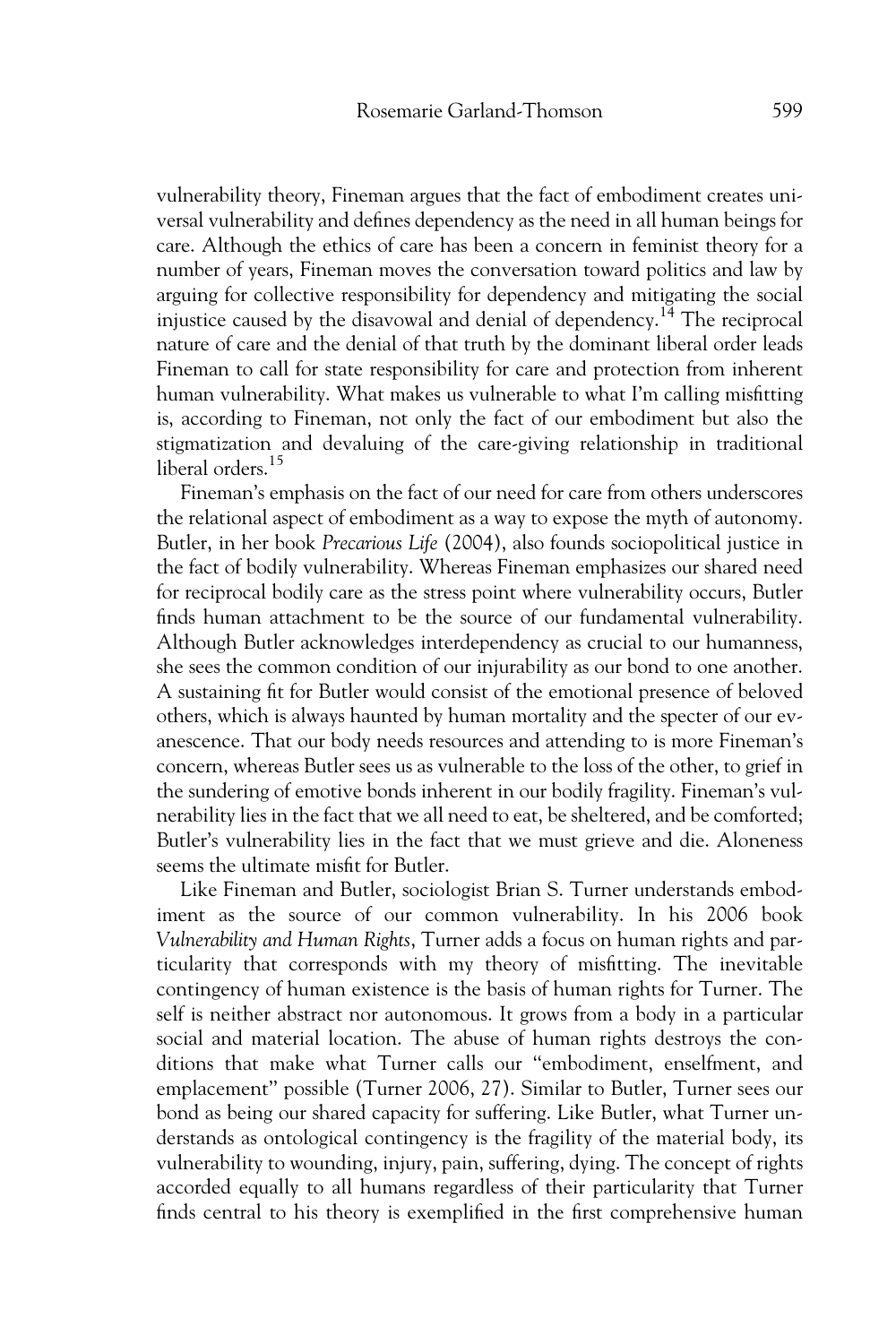rights treaty of the twenty-first century, which is the United Nations' Convention on the Rights of Persons with Disabilities and its Optional Protocol, adopted in December 2006. This wide-ranging treaty conceptualizes embodiment as unstable and disability as contextual and takes us some of the way to a theory of misfitting: ''Disability,'' the preamble to the treaty states, ''is an evolving concept and disability results from the interaction between persons with impairments and attitudinal and environmental barriers that hinder their full and effective participation in society on an equal basis with others.'' The treaty's language implies that the misfit between ''persons with impairments'' and an unsustaining environment made up of ''barriers'' materializes our inherent vulnerability.

The relational and contingent quality of misfitting and fitting, then, places vulnerability in the fit, not in the body. This concept also accounts for the problem of differential vulnerability, of apparent sturdiness in some and fragility in others. Vulnerability is universally inherent—as Fineman, Butler, and Turner insist—but it is a potentiality that is realized when bodies encounter a hostile environment and is latent in a sustaining environment. Fineman rightly suggests that the ''quality and quantity of resources we possess or can command'' depend upon our social position and determine in large part the particular form in which our vulnerability is realized (Fineman 2008, 27). To fit and be fit, I have suggested, is to be ensconced in an environment that sustains the particular form, function, and needs of one's body. Although resources and privilege certainly mitigate misfits, the relationship between body and world is rangier than this. A misfit occurs when world fails flesh in the environment one encounters—whether it is a flight of stairs, a boardroom full of misogynists, an illness or injury, a whites-only country club, subzero temperatures, or a natural disaster.

A theory of fitting and misfitting includes, then, the premise of universal vulnerability, but it has the virtue of expanding the conversation from the threat of what Fineman calls ''the ever-present possibility of harm, injury, and misfortune from mildly adverse to catastrophically devastating events'' (Fineman 2008, 25). Our enfleshment certainly makes us mortal, open to loss, and exposed to suffering. But our bodies are also the agents of our lived experience and subjectivity. An embodied engagement with world is in fact life itself.

#### BIOETHICS, AGENCY, AND MISFITS

A bioethics of social justice inheres in the concept of misfitting. Misfits can exceed the experiences of oppression and subordination and lead to a demand for and recognition of better fits. Disability and other equal rights movements work toward building a sustaining environment that offers fits where misfits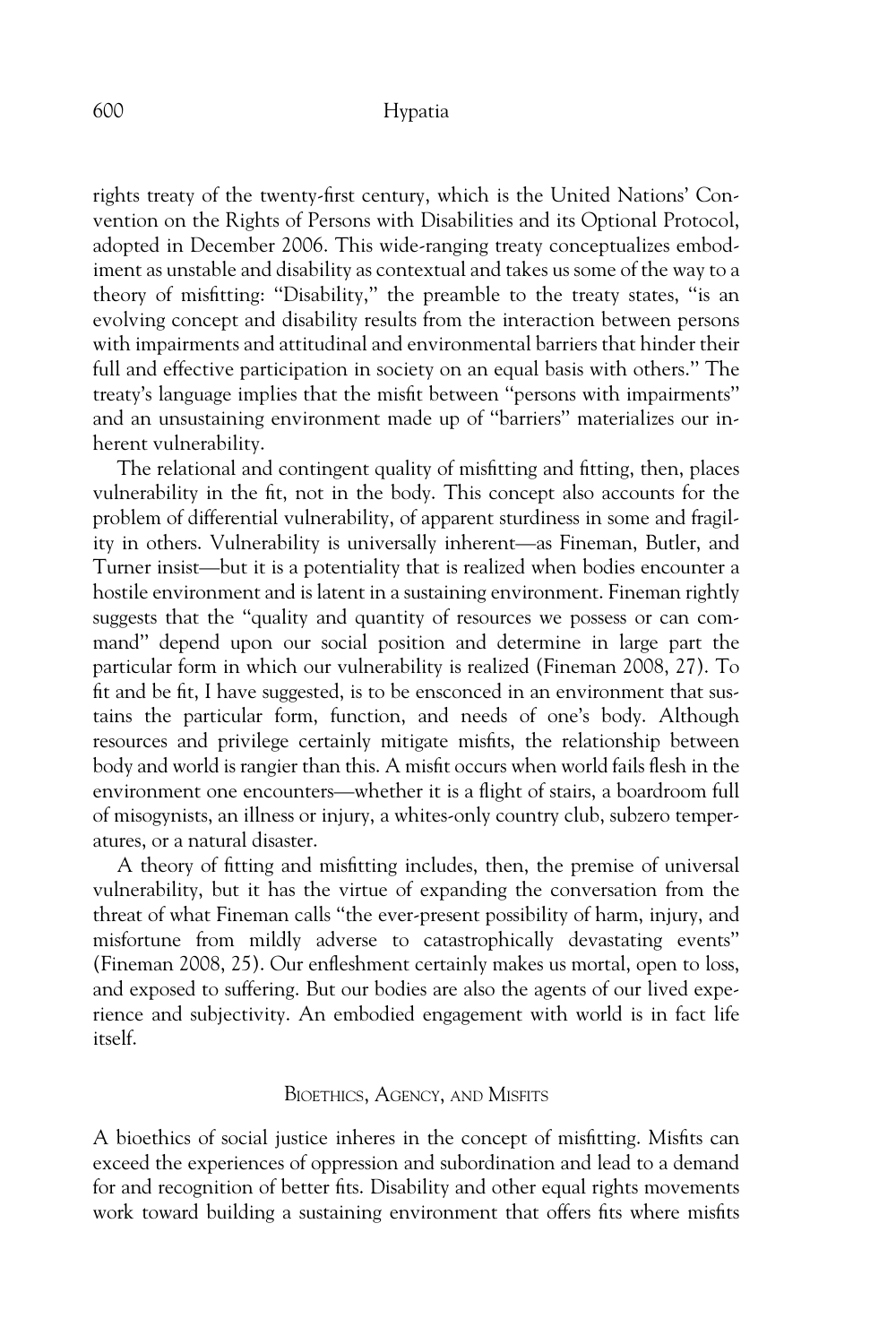have occurred. To misfit into the public sphere is to be denied full citizenship. The aspirational goal of creating a universally sustaining environment would provide equal access to a democratic public sphere comprised of open integrated institutions such as the workplace, marketplace, media, transportation facilities, and public institutions such as schools, health-care centers, archives, and governmental spaces. This public sphere is the space in which citizenship is enacted and in which democratic intercourse among citizens occurs.<sup>16</sup> Siebers argues that ''political membership relies on the ideology of ability'' (Siebers 2008, 179). This ideology of ability produces a world into which people with the embodied particularities we think of as disability do not fit. Access to civil and human rights becomes, then, a proper fit.

As I suggested, the individual and collective experience of misfitting can produce the subjugated knowledge, outsider/insider standpoint, or privileged epistemic state from which one could launch a liberatory identity politics of the kind suggested by Patricia Hill Collins (2000) or Alcoff (2006). The mediation of experience through theory that critics such as Satya Mohanty (2000) call for occurs materially in misfitting, creating the potential for a politicized consciousness, an epistemic epiphany regarding the relativity of exclusions that the status quo explains as natural or essentializes as inherent inferiority. For example, a white cane or a brailled book is an element of the sustaining environment for a blind person to encounter a fit that accommodates the minority embodiment of blindness in an environment built for the sighted. Such prostheses ease the material divergences between bodies and their locations, making misfits into fits.

Misfitting can materialize identity as an epistemically privileged political position from which a progressive politics might arise. The form, function, comportment, and sensory modes of human bodies inform the ways we interact with human, built, and natural environments. This interaction between self and world can produce politically liberatory, material effects. Such ''epistemic significance" Cherríe Moraga calls "theory in the flesh" (quoted in Moya 2000, 91). In other words, the experience of misfitting, if it is theoretically mediated, structures the narrative aspect of identity and is structured by the material world. Misfitting has explanatory power to produce a coherent narrative of how inferiority is assigned and literal marginalization takes place. Realist identity theory proposes a materially located subject whose narrative of both particular and communal self—whose ''epistemic privilege''—arises from the misfit between what Alcoff calls one's ''first person and third person selves,'' or what sociologists call one's achieved and ascribed identities (Alcoff 2000, 337). Such politicized potential results from the dissonance between what I call felt and attributed identity, the jolt of what W. E. B. Dubois terms ''double consciousness'' (Dubois 2008, 6). Misfit moves this idea of dissonance from epistemology into phenomenology.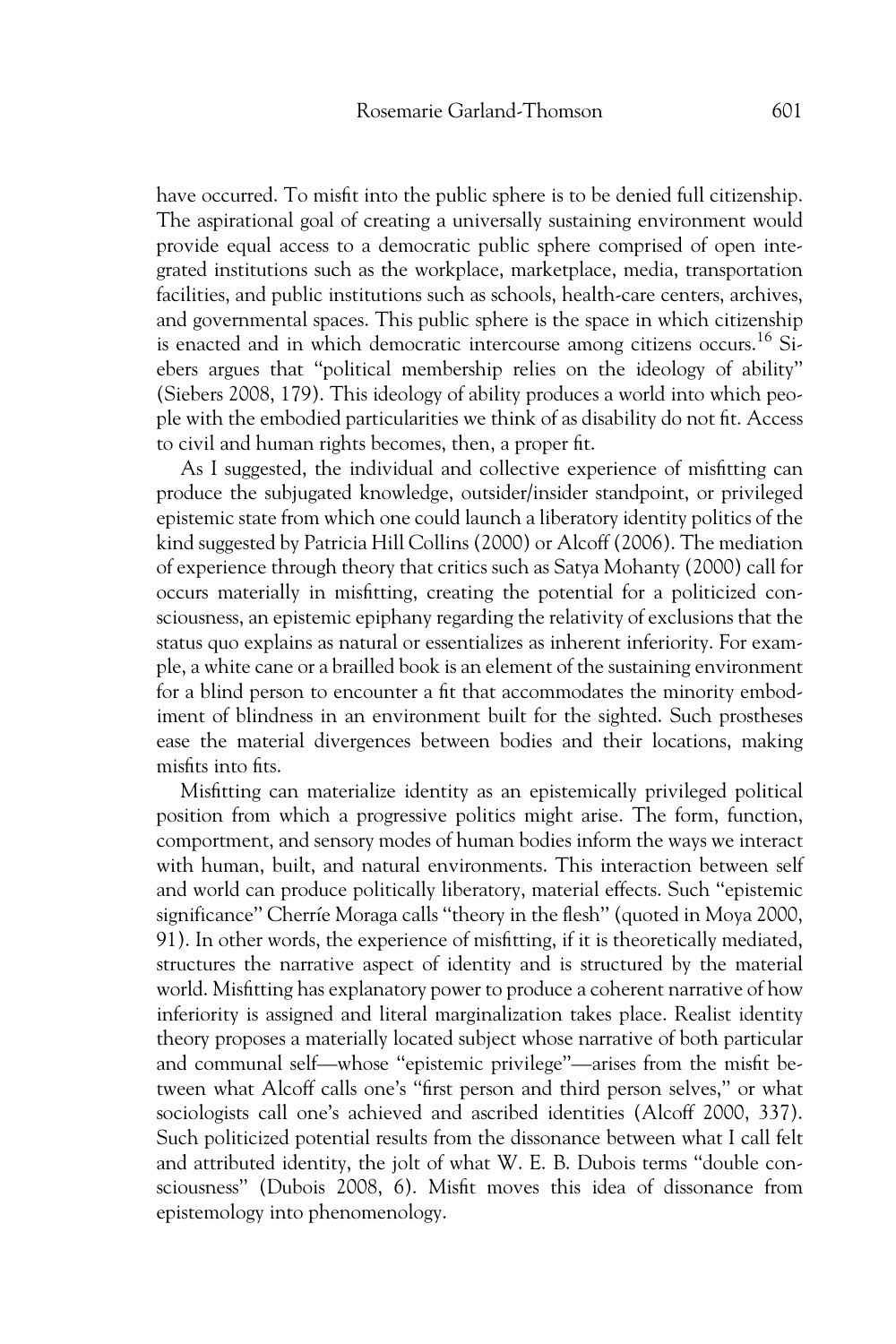By framing the materialization of identity and subjectivity as perpetual, complex encounters between embodied variation and environments, fitting and misfitting can help reconceptualize the reigning notion of ''oppression,'' with its suggestion of individually enforced, hierarchically structured subjugation. Misfit does so by stressing the relational rather than the essential, insisting that reality is a product of contextual relations rather than stable, atomistic essences. The utility of the concept of misfit is that it definitively lodges injustice and discrimination in the materiality of the world rather than predominantly in social attitudes. Misfitting operates independently of oppressive agents or even groups who might exercise active antipathy or discrimination. A wheelchair user, for instance, might be socially accepted in a workplace, but if the only way to get to the office is via stairs, a wheelchair user will not have access to the economic benefits a stair climber has. Similarly, a blind person is disadvantaged in a world that demands reading printed text in order to fully participate in the public sphere. A person with dwarfism is excluded primarily because she must navigate a world whose scale is wrong for her body. And someone whose body does not fit the configuration of a keyboard will not turn out text in the same way that ten nimble fingers produce. In other words, inequality occurs not purely from prejudicial attitudes but is an artifact of material configurations misfitting with bodies. This is of course not exclusive to disability discrimination; what we commonly call institutional racism functions similarly. Nevertheless, the experience of disability highlights the disparity between the physical realities of our lives, between the ways our bodies function and are formed and the ways the world is built for certain kinds of bodies.

## A BIOETHICS OF RESOURCEFULNESS

The most pressing question for a feminist materialist disability theory is developing an argument for why disabled people should be in the world—not only in the public sphere, but in our shared world. While civil and human rights initiatives worldwide strive to integrate people with disabilities and to provide access to those rights, at the same time advanced technologies such as medical normalization and pre- and post-embryonic eugenic selections work toward eliminating the particularities of embodiment we think of as disability. Misfits who fall into varied devalued social categories have been purged through forms of eugenic eradication such as the European Holocaust, American lynching, the prison-industrial complex, and coercive heteronormativity.

This paradoxical but virulent cultural mandate to expunge disability has been countered over the last thirty years by civil and human rights initiatives such as the United Nations Convention on the Rights of Persons with Disabilities, the Americans with Disabilities Act, and other similar national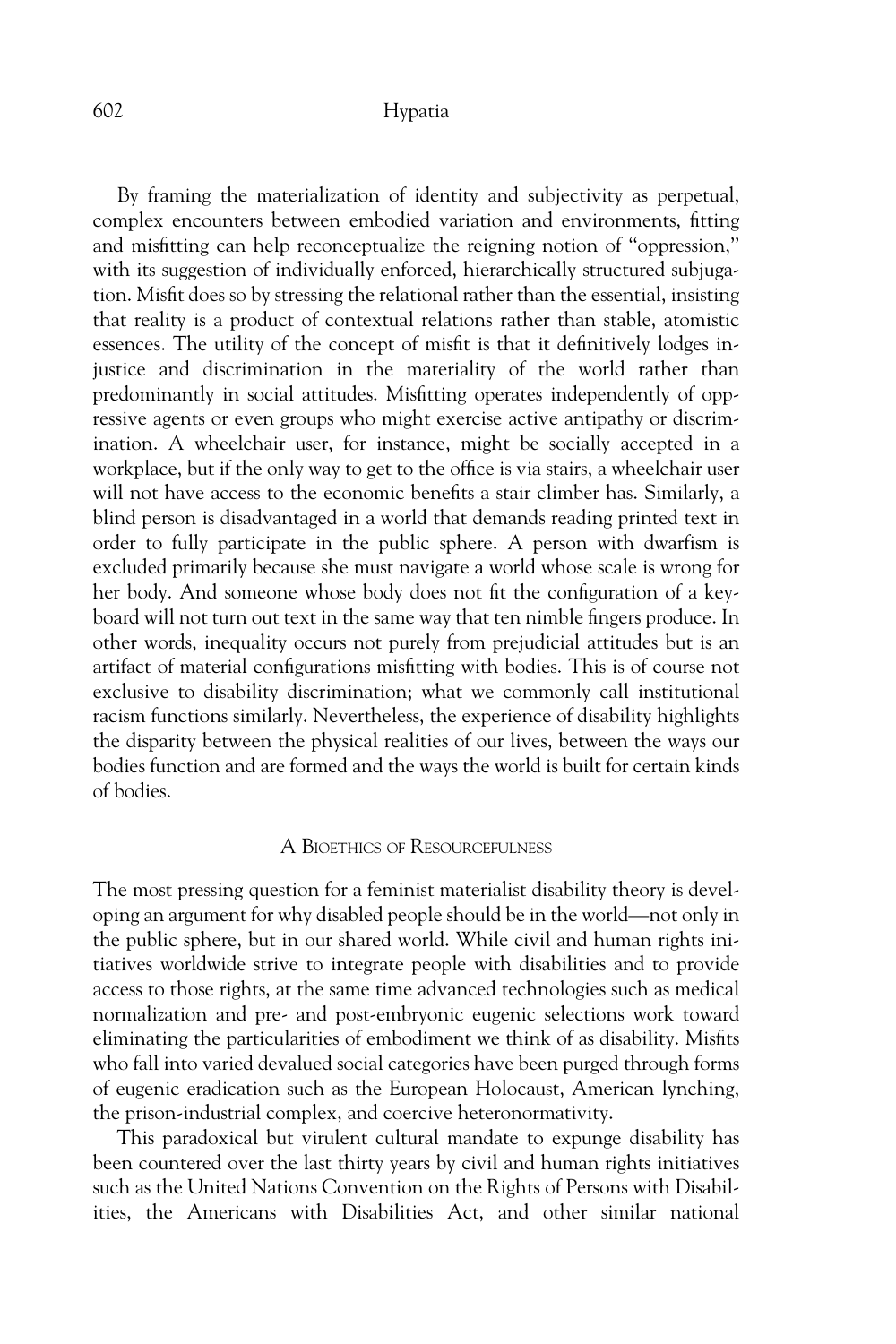legislation. The misfitting that would exclude people with disabilities from the world is also countered by the kind of positive identity politics in a postpositive realist theory of identity such as Alcoff formulates. By positive identity politics, I am not suggesting reductive or essentialist dogma such as refusing to surgically treat cleft palates or mitigate pain, or holding candlelight vigils in praise of breast cancer. Rather, I mean an identity politics that would reimagine disability as human variation, a form of human biodiversity that we want to recognize and accept, even embrace, in a democratic order.<sup>17</sup> In arguing for a disability bioethics, Scully advocates what I would call an ethical fitting enabled by reconstructing narratives that revalue the particularities we think of as impairment and deviance to bring forward ''information or strategies that disabled people need to survive and flourish that are missing from existing accounts'' (Scully 2008, 128). Misfits are the agents of these strategies through the process of misfitting.

Misfits can also be agents of recognition who by the very act of misfitting engage in challenging and rearranging environments to accommodate their entrance to and participation in public life as equal citizens. Attending to the dynamics of misfitting and fitting urges us to cultivate the rich particularity that makes up embodied human diversity. Although modernity presses us relentlessly toward corporeal and other forms of standardization, the human body in fact varies greatly in its forms and functions. Our experience of living eventually contradicts our collective fantasy that the body is stable, predictable, or controllable, creating misfits for all of us. What we call disability is unavoidable, insistent in its misfitting. Our conventional response to disability is to change the person through medical technology, rather than changing the environment to accommodate the widest possible range of human form and function. The concept of misfitting shifts this model. The body is dynamic, constantly interacting with history and environment; sometimes it fits and at other points or moments, it does not. We evolve into what we call disability as our lives develop. The misfits that constitute the lived experience of disability in its broadest sense is perhaps, then, the essential characteristic of being human.

Rather than extirpating disability to achieve fits in the world, we should attend to processes of fitting and misfitting to which we are all vulnerable in the interest of accommodating and ultimately valuing disability in its broadest sense as a form of human variation. First of several reasons is that we might see disability not as anomalous but as a significant universal human experience that occurs in every society, every family, and most every life. Second, we might accept that fact. Third, we might better approach social justice by integrating disability into our knowledge of human experience and history and integrating disabled people into our societies. Fourth, we might more fully recognize interdependence rather than independence by becoming more aware that all people rely on one another for life tasks and survival. Fifth, we might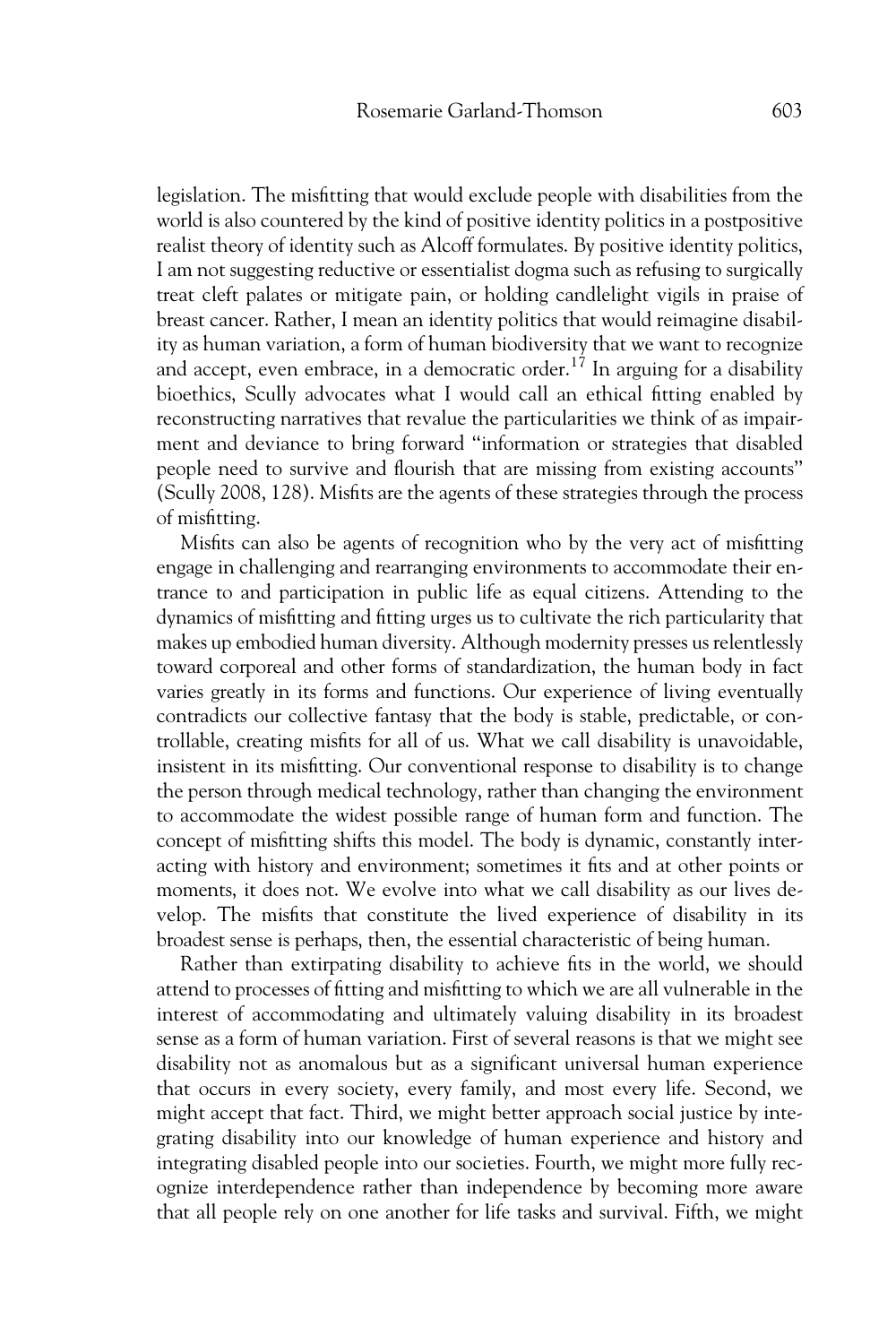expand toward intrinsic rather than instrumental valuing of human beings, which is the foundational principle of egalitarian political culture. Sixth, we might communally develop what Scully calls ''the particular moral understandings that are generated through the experience of impairment'' (Scully 2008, 9).

Let me linger on a final reason why disability misfits should be in the world. The moral understandings, subjugated knowledge, or ethical fitting that can emerge from what might be called socially conscious, or even theoretically mediated, misfitting can yield innovative perspectives and skills in adapting to changing and challenging environments. Acquiring or being born with the traits we call disabilities fosters an adaptability and resourcefulness that often is underdeveloped in those whose bodies fit smoothly into the prevailing, sustaining environment. This epistemic status fosters a resourcefulness that can extend to the nondisabled and not yet disabled as they relate to and live with people with disabilities.<sup>18</sup> For example, people born without arms all learn to use their toes to accomplish tasks that those of us with arms never are able to do. Blind people learn to navigate through the world without the aid of light, a skill useful when sources of artificial light that seeing people depend upon fail. Deaf people develop modes of communication that are silent. Such misfitting can be generative rather than necessarily catastrophic for human beings. For example, Claude Monet painted more impressionistically as he became blind. The artist Chuck Close evolved a distinctive style of realism in response to paralysis. The philosopher Jürgen Habermas recently wrote that the experience of having a cleft palate and the accompanying multiple surgeries positively shaped his intellectual development (Habermas 2004).

The resourcefulness and adaptability that can emerge from the interactive dynamism between world and body I've named here as misfitting answers Wendy Brown's proposal that our politics should not focus on what we are but what we want (Brown 1993). To get what we want, it is not necessary to sacrifice identity or identity politics as Brown suggests, to frame identity as a ''wounded attachment.'' The critical concept of misfitting emphasizes location rather than being, the relational rather than the essential. Understanding identity as a set of variable fits and misfits, a potentially productive fusion of coincidence and disparity between one's particularity and the material status quo, provides a way to convert being to wanting without neutralizing identity. These instances of resourcefulness arising from misfits are not ''wounded attachments'' nor is this a politics of resentment; this is the productive power of misfitting.

#### **NOTES**

1. See, for example, Davis 1995; Wendell 1996; Thomas 1999. For an overview of these arguments, see Barnes, Barton, and Oliver 2002.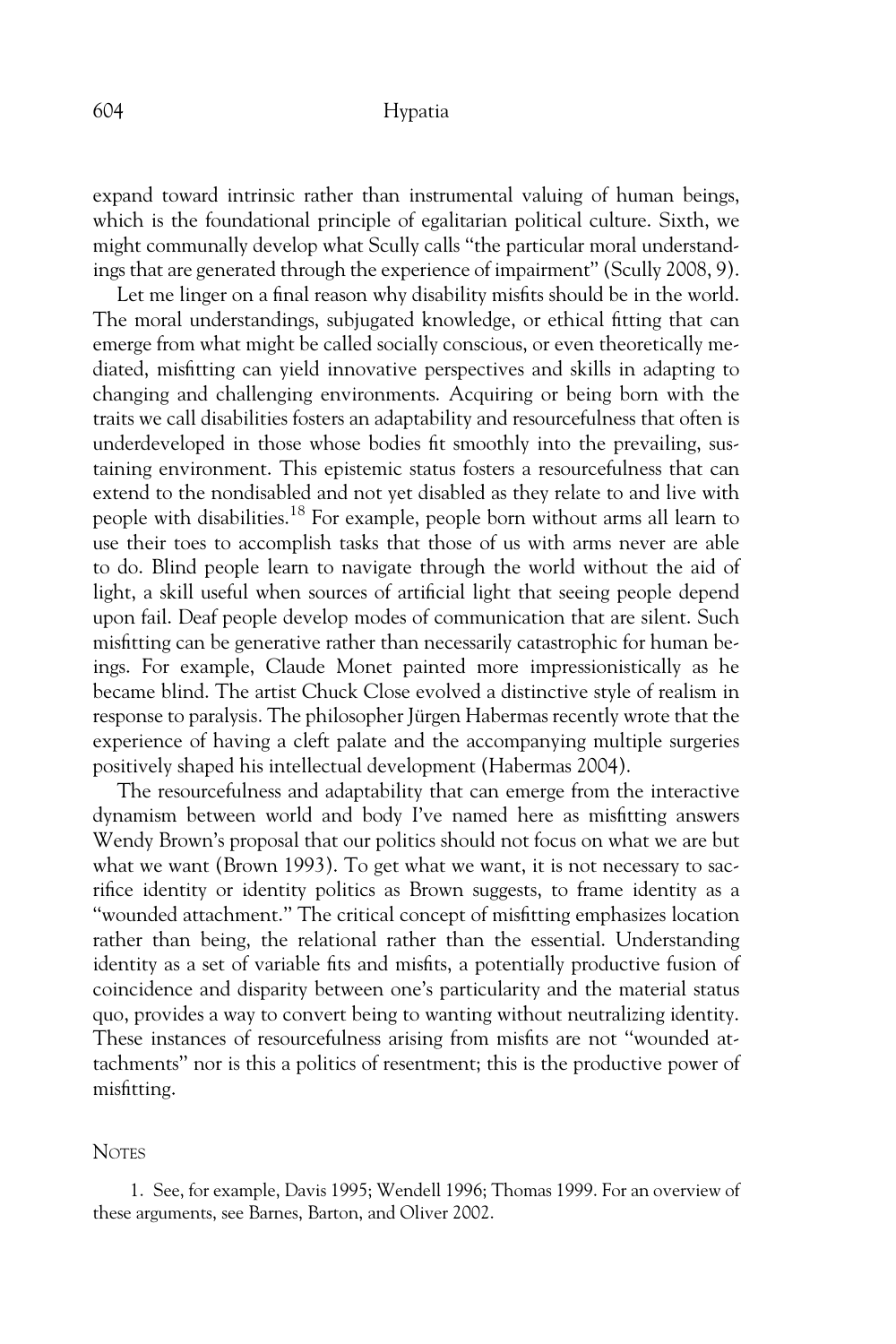2. See, for example, Linton 1998.

3. See Scully 2008 and Siebers 2008. Also see Clare 1999; Mitchell and Snyder 2006; Schweik 2009.

4. Material feminism has emerged from the work of theorists such as Sandra Harding (1986), Elizabeth Grosz (1994), Anne Fausto-Sterling (2000), Evelyn Fox Keller (2002), Donna Haraway (2003), Elizabeth Wilson (2004), Karen Barad (2007), and others, several of whom are feminist scientists. This broad evolving of constructivist theory is often characterized as the material turn. The various critical turns—from linguistic to material—are spatial-temporal metaphors that posit theory as a material phenomenon (I think of a skier) navigating a solid surface at a certain speed.

5. My contribution to disability studies has been to provide four critical keywords: "extraordinary," "normate," "the stare," and "freakery" (Garland-Thomson 1996; 1997; 2009). A keyword, a term I borrow from Raymond Williams, is a single word that invokes an entire, complex, critical conversation. Indeed, ''normate'' and ''extraordinary'' are no longer mine; they belong to disability studies in general. I see them used often uncited; sometimes I've heard them attributed to other scholars. Like good children, they have successfully separated from their parent and are making mature contributions to the larger world. I hope misfits will answer a critical need as well.

6. See Scully 2008, especially ch. 4.

7. Bynum acknowledges three aspects of identity: individual personality; ascribed or achieved group affiliation; and spatio-temporal integrity, which is the sense of identity upon which she focuses (1999). Her fundamental question is, ''How can I be the same person I was a moment ago?''

8. See Garland-Thomson 2009, ch. 4. Sander Gilman describes aesthetic surgery as the quest to be visually anonymous (1998); Erving Goffman describes "civil inattention'' as a form of social capital (1980); and William Ian Miller discusses the advantages of being ''disattendable'' (1997).

9. I have developed a similar argument about the importance of visual interchange and identity formation and social justice in Staring: How We Look (Garland-Thomson 2009). Our shared cultural conviction that the truth of identity is visually perceptible comes from modernity's faith in and preference for the material and the visually apprehensible as the ground of knowing. Commonplace affirmations of this conviction abound: "I know it when I see it," "show me," and "plain as the nose on your face."

10. For a detailed discussion of this example, see Shapiro 1993.

11. For discussions of normalcy and standardization of bodies, see Hacking 1990; Canguilhem 1991; and Davis 1995, among many others.

12. Queer theory has similarly challenged the primacy of normal. Both disability and homosexuality are embodiments that have been pathologized by modern medicine. Robert McRuer has theorized this affinity most thoroughly in Crip Theory (McRuer 2006), in his useful neologism ''Compulsory Ablebodiedness,'' which alludes to Adrienne Rich's germinal concept of ''Compulsory Heterosexuality'' (in Rich 1986). Also see Warner 2000.

13. In her 2006 book Frontiers of Justice, Martha Nussbaum continues the elaboration of her capabilities approach by considering what might be called significant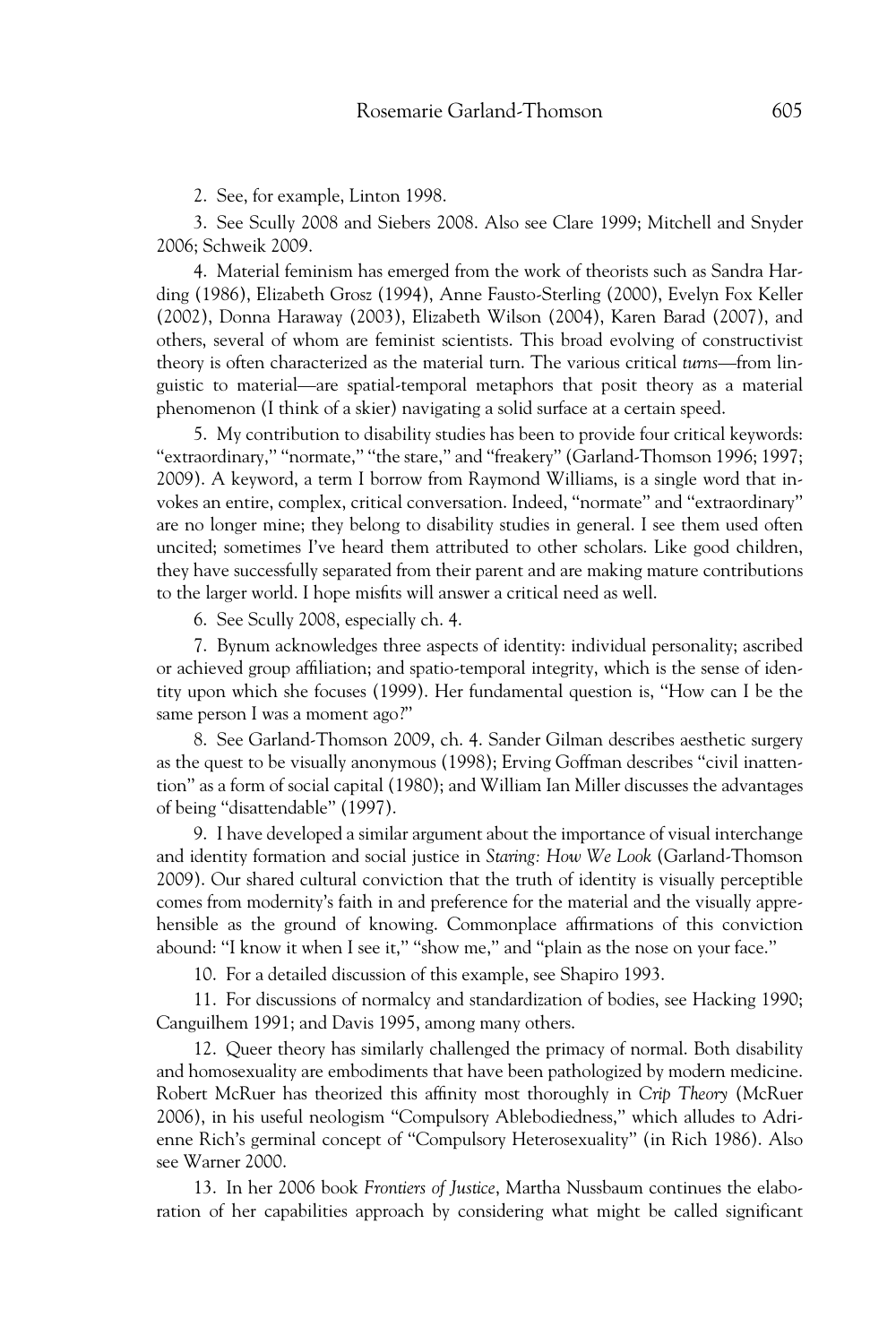dependence—the kind characteristic of childhood and disability—to determine the threshold of human capability that produces what she calls ''a life worthy of human dignity'' (Nussbaum 2006, 70). In my view, capability lodges too firmly in bodies and not enough in environments. What makes the capabilities approach untenable is that judging the worth of a life through quality-of-life arguments has been used to justify eugenic euthanasia, selective abortion, forced sterilization, institutional warehousing, and a variety of other discriminatory practices based on prejudicial attitudes and lack of imagination on the part of dominant majorities who do not understand disabled lives.

14. The feminist ethic of care has been articulated for the last several decades. For the ethics of care in relation to inevitable dependency and disability in particular, see Kittay 1999.

15. Fineman differentiates between inevitable dependence and derivative dependence (Fineman 2008). Inevitable dependence is the universal need for care, the bodily vulnerability that all human beings experience in differing ways and degrees over a lifetime. Derivative dependence is the vulnerable position of those who are actively caring for others in a liberal social order founded on the myth of the autonomous subject.

16. See Habermas 1991 and Arendt 1998 on the political significance of the public sphere.

17. The complex question of the relationship between reproductive freedom and eugenic discrimination is a topic I cannot fully address here but only gesture toward. For fuller discussions, see Saxton 1998; Parens and Asch 2000; and Scully 2008. I have argued for conserving disability as a form of biodiversity in ''Welcoming the Unbidden: The Case for Conserving Human Biodiversity'' (Garland-Thomson 2005).

18. This is what Maria Lugones calls ''world traveling'' (1987).

#### **REFERENCES**

Alcoff, Linda Martín. 2000. Who's afraid of identity politics? In Reclaiming identities: Realist theory and the predicament of the postmodern, ed. Paula M. L. Moya and Michael R. Hames-García. Berkeley: University of California Press.

———. 2006. Visible identities: Race, gender, and the self. Oxford: Oxford University Press.

- Arendt, Hannah. 1998. The human condition. 2nd edition. Chicago: University of Chicago Press.
- Barad, Karen Michelle. 2007. Meeting the universe halfway: Quantum physics and the entanglement of matter and meaning. Durham, N.C.: Duke University Press.

———. 2008. Post-humanist performativity: Toward an understanding of how matter comes to matter. In Material feminisms, ed. Stacy Alaimo and Susan Hekman Indiana University Press.

Barnes, Colin, Len Barton, and Mike Oliver. 2002. Disability studies today. Cambridge, UK: Polity Press.

Brown, Wendy. 1993. Wounded attachments. Political Theory 21 (3): 390–410.

Butler, Judith. 1993. Bodies that matter: On the discursive limits of ''sex.'' New York: Routledge.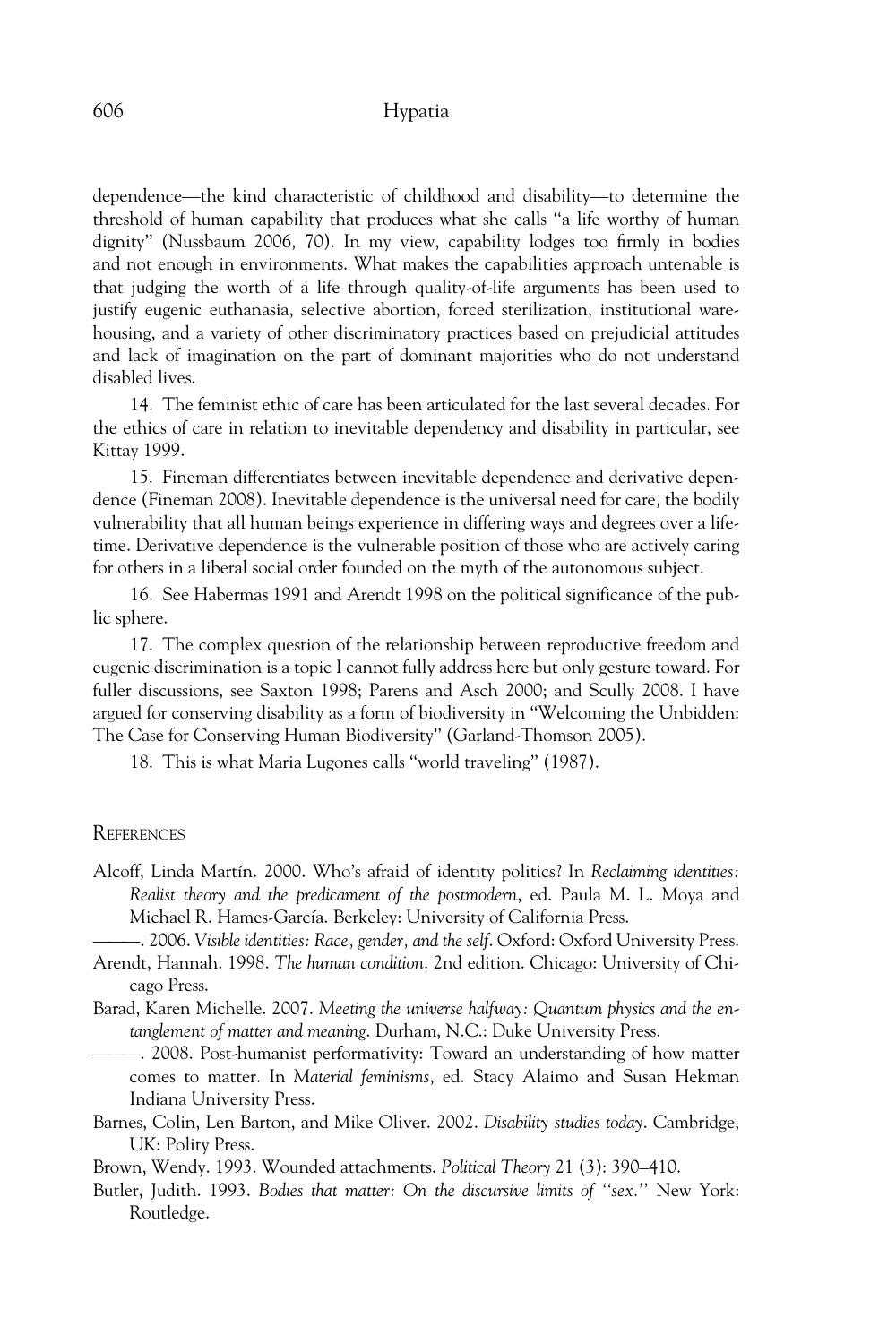———. 2004. Precarious life: The powers of mourning and violence. London: Verso.

- Bynum, Caroline Walker. 1999. National Endowment for the Humanities Jefferson Lecture in the Humanities, March 22. Washington, D.C. [http://www.neh.gov/](http://www.neh.gov/news/archive/19990322b.html) [news/archive/19990322b.html](http://www.neh.gov/news/archive/19990322b.html) (accessed February 9, 2011).
- Canguilhem, George. 1991. The normal and the pathological. Cambridge, Mass.: MIT Press.
- Clare, Eli. 1999. Exile and pride: Disability, queerness, and liberation. Cambridge, Mass.: South End Press.
- Collins, Patricia Hill. 2000. Black feminist thought: Knowledge, consciousness, and the politics of empowerment. New York: Routledge.
- Davis, Lennard J. 1995. Enforcing normalcy: Disability, deafness, and the body. London: Verso.
- Dubois, W. E. B. 2008. The souls of black folk. Radford, Va.: Wilder Publications.
- Fausto-Sterling, Anne. 2000. Sexing the body: Gender politics and the construction of sexuality. New York: Basic Books.
- Fineman, Martha Albertson. 2005. The autonomy myth: A theory of dependency. New York: The New Press.
	- —. 2008. The vulnerable subject: Anchoring equality in the human condition. Yale Journal of Law and Feminism 20 (1): 1–23.
- Garland-Thomson, Rosemarie, ed. 1996. Freakery: Cultural spectacles of the extraordinary body. New York: New York University Press.
- ———. 1997. Extraordinary bodies: Figuring physical disability in American culture and literature. New York: Columbia University Press.
- ———. 1999. Narratives of deviance and delight: Staring at Julia Pastrana. ''The Extraordinary Lady.'' In Beyond the binary, ed. T. Powell. New Brunswick, N.J.: Rutgers University Press.
- ———. 2005. Welcoming the unbidden: The case for conserving human biodiversity. In What democracy looks like, ed. A. S. Lang and C. Tichi. New Brunswick: Rutgers University Press.
- ———. 2009. Staring: How we look. Oxford: Oxford University Press.
- Gilman, Sander. 1998. Creating beauty to cure the soul: Race and psychology in the shaping of aesthetic surgery. Durham, N.C.: Duke University Press.
- Goffman, Erving. 1980. Behavior in public places: Notes on the social organization of gatherings. Westport, Conn.: Greenwood Press.
- Grosz, Elizabeth. 1994. Volatile bodies: Toward a corporeal feminism. Bloomington: Indiana University Press.
- Habermas, Jürgen. 1991. The structural transformation of the public sphere: An inquiry into a category of bourgeois society. Cambridge, Mass.: MIT Press.
	- ———. 2004. Public space and political public sphere: The biographical roots of two motifs in my thought. Commemorative lecture. Kyoto, Nov. 11. [http://home](http://homepage.mac.com/gedavis/JH/Kyoto_lecture_Nov_2004.pdf) [page.mac.com/gedavis/JH/Kyoto\\_lecture\\_Nov\\_2004.pdf](http://homepage.mac.com/gedavis/JH/Kyoto_lecture_Nov_2004.pdf) (accessed February 9, 2011).

Hacking, Ian. 1990. The taming of chance. Cambridge, UK: Cambridge University Press. Haraway, Donna. 2003. The Haraway reader. New York: Routledge.

Harding, Sandra. 1986. The instability of the analytical categories of feminist theory. Signs: Journal of Women and Culture in Society 11 (4): 645–64.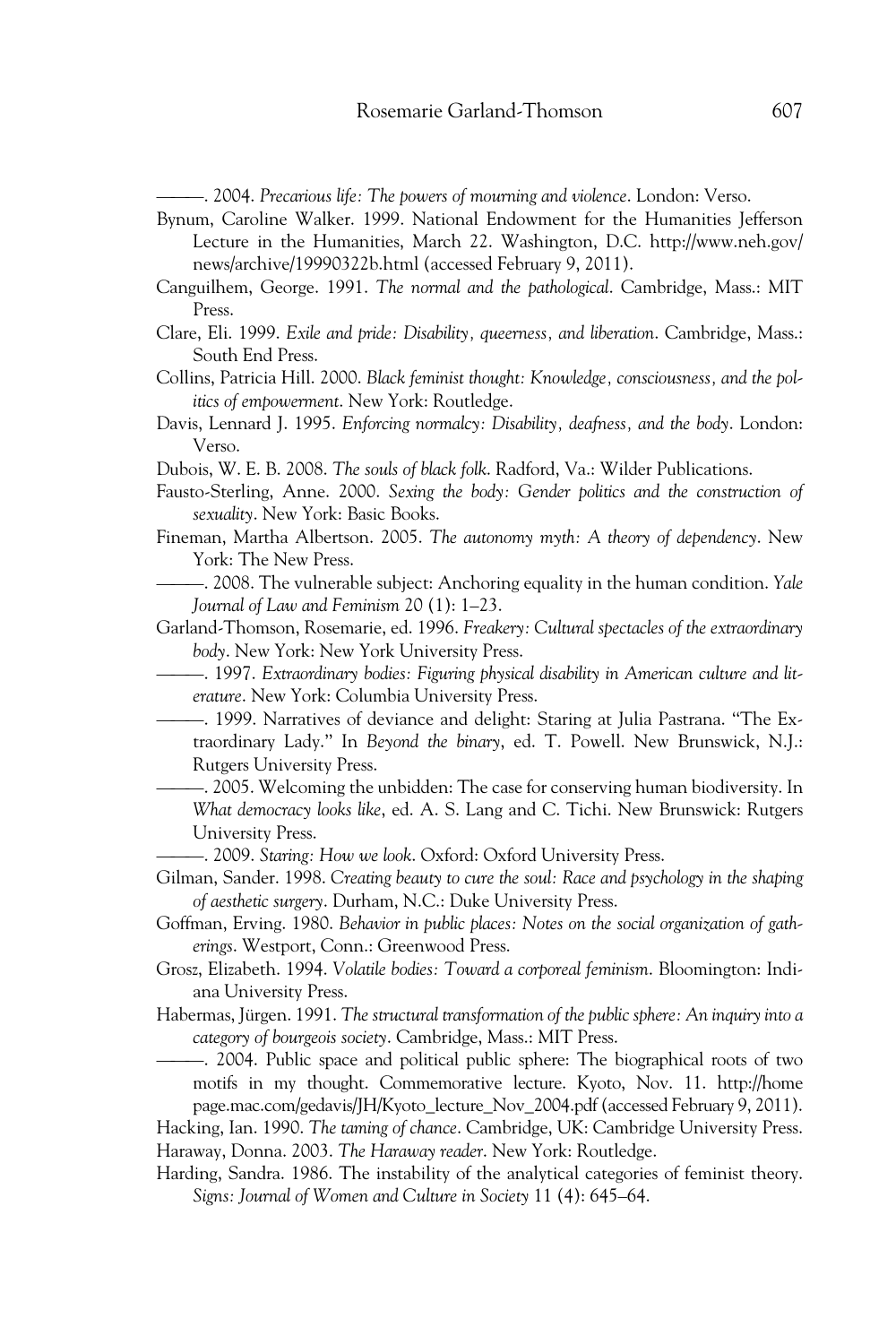- Keller, Evelyn Fox. 2002. The century of the gene. Cambridge, Mass.: Harvard University Press.
- Kittay, Eva Feder. 1999. Love's labor: Essays on women, equality, and dependency. New York: Routledge.
- Linton, Simi. 1998. Claiming disability: Knowledge and identity. New York: New York University Press.
- Lugones, Maria. 1987. Playfulness, ''world''-traveling, and loving perception. Hypatia 2  $(2): 3 - 20.$
- McRuer, Robert. 2006. Crip theory. New York: New York University Press.
- Miller, William Ian. 1997. The anatomy of disgust. Cambridge, Mass.: Harvard University Press.
- Mitchell, David, and Sharon Snyder. 2006. Cultural locations of disability. Chicago: University of Chicago Press.
- Mohanty, Satya. 2000. The epistemic status of cultural identity: On Beloved and the postcolonial condition. In Reclaiming identities: Realist theory and the predicament of the postmodern, ed. Paula M. L. Moya and Michael R. Hames-García. Berkeley: University of California Press.
- Moya, Paula. 2000. Postmodernism, "realism," and the politics of identity: Cherríe Moraga and Chicana feminism. In Reclaiming identities: Realist theory and the predicament of the postmodern, ed. Paula M. L. Moya and Michael R. Hames-García. Berkeley: University of California Press.
- Nussbaum, Martha. 2006. Frontiers of justice: Disability, nationality, species membership. Cambridge, Mass.: Harvard University Press.
- Parens, Erik, and Adrienne Asch. 2000. Prenatal testing and disability rights. Washington, D.C.: Georgetown University Press.
- Rich, Adrienne. 1986. Notes toward a politics of location. In Blood, bread, and poetry: Selected prose 1979–1985. London: Little Brown and Company.
- Rubin, Gayle. 1975. The traffic in women: Notes on the ''political economy'' of sex. In Toward an Anthropology of Women, ed. Rayna R. Reiter. New York: New York Monthly Review Press.
- Sacks, Harvey. 1984. On doing ''being ordinary.'' In Structures of social action: Studies in conversation analysis, ed. J. M. Atkinson and J. Heritage. Cambridge: Cambridge University Press.
- Saxton, Marsha. 1998. Disability rights and selective abortion. In Abortion wars: A half century of struggle (1950–2000), ed. Ricky Solinger. Berkeley: University of California Press.
- Schweik, Susan. 2009. The ugly laws. New York: New York University Press.
- Scully, Jackie Leach. 2008. Disability bioethics: Moral bodies, moral difference. New York: Rowman and Littlefield.
- Shapiro, Joseph. 1993. No pity: People with disabilities forging a new civil rights movement. New York: Times Books/Random House.
- Siebers, Tobin. 2008. Disability theory. Ann Arbor, Mich.: University of Michigan Press.
- Thomas, Carol. 1999. Defining disability: The social model. In Female forms: Experiencing and understanding disability. Buckingham, UK: Open University Press.